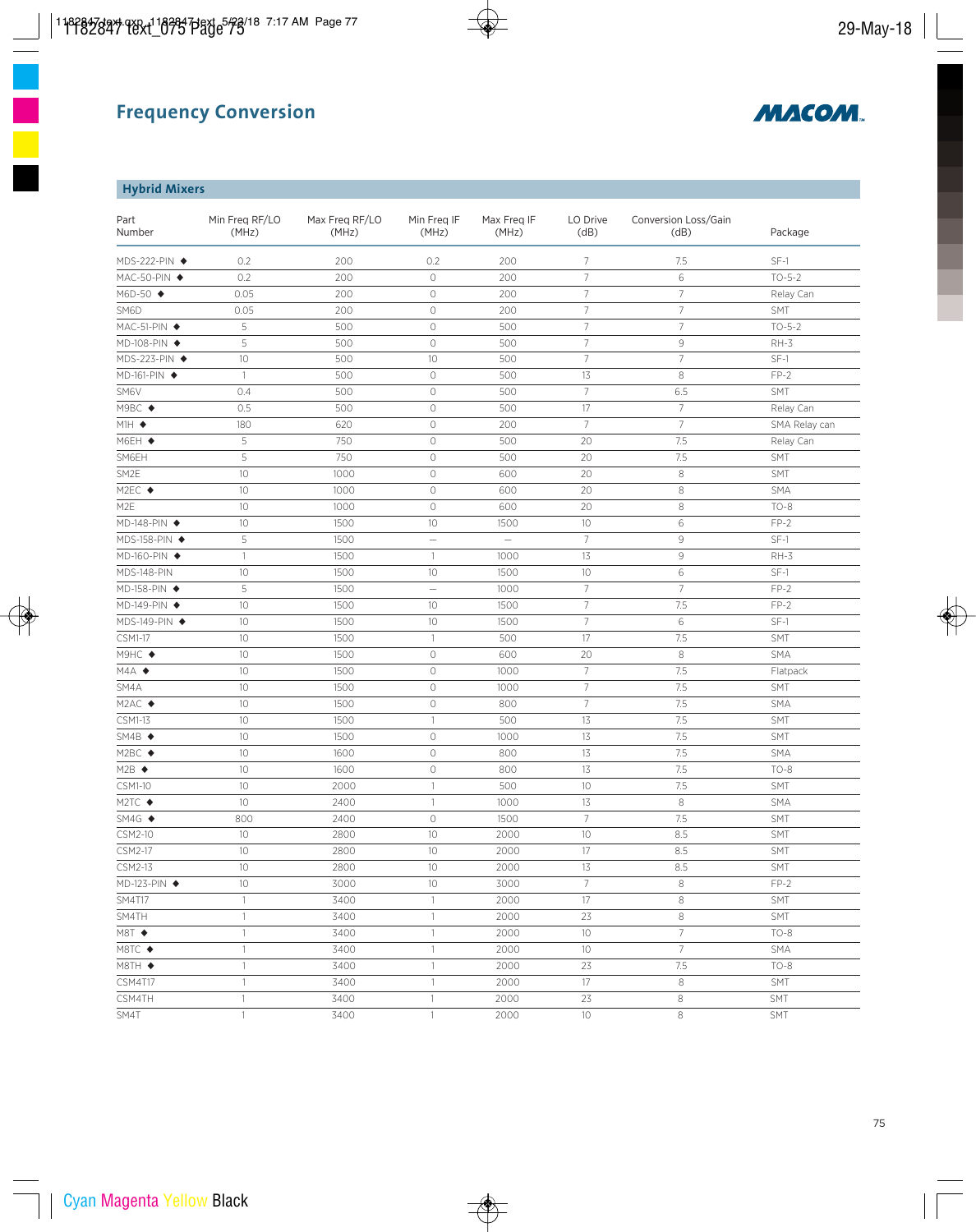

## **Hybrid Mixers (continued)**

| Part<br>Number           | Min Freg RF/LO<br>(MHz) | Max Freg RF/LO<br>(MHz) | Min Freg IF<br>(MHz) | Max Freg IF<br>(MHz) | LO Drive<br>(dB) | Conversion Loss/Gain<br>(dB) | Package      |
|--------------------------|-------------------------|-------------------------|----------------------|----------------------|------------------|------------------------------|--------------|
| M8THC ◆                  | 1                       | 3400                    | 1                    | 2000                 | 23               | 7.5                          | <b>SMA</b>   |
| CSM4T                    | $\mathbf{1}$            | 3400                    | 1                    | 2000                 | 10               | 8                            | SMT          |
| $M4TH$ $\blacklozenge$   | 1                       | 3400                    | 1                    | 2000                 | 23               | 8                            | Flatpack     |
| MDC-169-SMA ◆            | 1                       | 3500                    | 1                    | 3500                 | 10               | 10                           | $C-7$        |
| MDS-169-PIN ◆            | $\mathbf{1}$            | 3500                    | 5                    | 1500                 | 10               | 8                            | $SF-1$       |
| MD-189-PIN ◆             | 1                       | 3500                    | $\mathbf{1}$         | 3500                 | 23               | 8                            | $FP-2$       |
| MDS-189-PIN ◆            | 1                       | 3500                    | 1                    | 3500                 | 23               | 8                            | $SF-1$       |
| MD-169-PIN ◆             | $\mathbf{1}$            | 3500                    | $\mathbf{1}$         | 3500                 | 10               | 10                           | $FP-2$       |
| M2GC ◆                   | 800                     | 3500                    | $\circ$              | 1500                 | $\overline{7}$   | 8                            | <b>SMA</b>   |
| M <sub>2</sub> G         | 800                     | 3500                    | $\circlearrowright$  | 1500                 | $\overline{7}$   | 8                            | $TO-8$       |
| MDC-179-SMA ◆            | $\mathbf{1}$            | 4000                    | 5                    | 1500                 | $7\overline{ }$  | 10.5                         | $C-7$        |
| MD-179-PIN ◆             | $\mathbf{1}$            | 4000                    | 5                    | 1500                 | $7\overline{ }$  | 10.5                         | $FP-2$       |
| M8H-3 ◆                  | 3700                    | 4200                    | $\circ$              | 2000                 | $\overline{7}$   | 5                            | $TO-8$       |
| MC2110 ◆                 | 3400                    | 4700                    | $\circlearrowright$  | 1000                 | 10               | 6.2                          | Open Carrier |
| CSM5TH                   | 50                      | 4800                    | 50                   | 3000                 | 23               | $7\overline{ }$              | <b>SMT</b>   |
| <b>CSM5T17</b>           | 50                      | 4800                    | 50                   | 3000                 | 17               | 7.8                          | <b>SMT</b>   |
| CSM5T                    | 50                      | 4800                    | 50                   | 3000                 | 10               | 7.2                          | SMT          |
| <b>SM5T17</b>            | 50                      | 5000                    | 50                   | 3000                 | 17               | 7.5                          | SMT          |
| SM5TH                    | 50                      | 5000                    | 50                   | 3000                 | 23               | 7.7                          | <b>SMT</b>   |
| SM5T                     | 50                      | 5000                    | 50                   | 3000                 | 10               | 7.5                          | SMT          |
| MZ6310C ◆                | 250                     | 5500                    | $\circ$              | 1500                 | 10 <sup>°</sup>  | $\overline{7}$               | <b>SMA</b>   |
| M63C ◆                   | 2500                    | 5500                    | $\circlearrowright$  | 1500                 | 9                | 5.5                          | <b>SMA</b>   |
| M8HC-7 ◆                 | 2400                    | 6000                    | $\circlearrowright$  | 2000                 | $\overline{7}$   | 6                            | <b>SMA</b>   |
| M8H-7 ◆                  | 2400                    | 6000                    | $\circlearrowright$  | 2000                 | $7\overline{ }$  | 6                            | $TO-8$       |
| MDC-162-SMA ◆            | 1000                    | 7000                    | 10                   | 2000                 | 13               | 6                            | $C-2$        |
| MY63 ◆                   | 2500                    | 7000                    | $\circlearrowright$  | 15000                | $\,9$            | 5.8                          | Versapac     |
| MY63C ◆                  | 2500                    | 7000                    | $\circlearrowright$  | 15000                | $\,9$            | 5.8                          | <b>SMA</b>   |
| MC2410 ◆                 | 4500                    | 7000                    | $\circlearrowright$  | 2000                 | 10               | 5.5                          | Open Carrier |
| MC2413 ◆                 | 4500                    | 7000                    | $\circlearrowright$  | 2000                 | 13               | 5.5                          | Open Carrier |
| M63H ◆                   | 2500                    | 7500                    | $\circlearrowright$  | 1500                 | 20               | 6                            | Minpac       |
| MY63H ◆                  | 2500                    | 7500                    | $\circ$              | 1500                 | 20               | 6                            | Versapac     |
| MY63HC ◆                 | 2500                    | 7500                    | $\circ$              | 1500                 | 20               | 6                            | SMA          |
| M63HC ◆                  | 2500                    | 7500                    | $\circ$              | 1500                 | 20               | 6                            | <b>SMA</b>   |
| MC2310 ◆                 | 2200                    | 8000                    | $\circ$              | 2000                 | 10               | $\overline{7}$               | Open Carrier |
| MC2320 ◆                 | 2200                    | 8000                    | $\circ$              | 2000                 | 13               | $\overline{7}$               | Open Carrier |
| MC2307 ◆                 | 2200                    | 8000                    | $\circ$              | 2000                 | $7\overline{ }$  | $7\overline{ }$              | Open Carrier |
| $MY76H$ $\blacklozenge$  | 4500                    | 8500                    | 0                    | 2000                 | 20               | 7                            | Versapac     |
| MY76HC ◆                 | 4500                    | 8500                    | $\circlearrowright$  | 2000                 | 20               | $\overline{7}$               | SMA          |
| M76H ◆                   | 4500                    | 8500                    | $\circlearrowright$  | 2000                 | 20               | $\overline{7}$               | Minpac       |
| MY76C ◆                  | 4500                    | 9500                    | $\circlearrowright$  | 2000                 | 10               | 6                            | <b>SMA</b>   |
| M76 ◆                    | 4500                    | 9500                    | $\bigcirc$           | 2000                 | 10               | 6                            | Minpac       |
| M76C ◆                   | 4500                    | 9500                    | $\bigcirc$           | 2000                 | 10               | 6                            | SMA          |
| $MY76$ $\blacklozenge$   | 4500                    | 9500                    | $\bigcirc$           | 2000                 | 10               | 6                            | Versapac     |
| $MC4113$ $\blacklozenge$ | 2000                    | 10000                   | $\circlearrowright$  | 2000                 | 13               | 7.5                          | Open Carrier |
| MC4120 ◆                 | 2000                    | 10000                   | $\bigcirc$           | 2000                 | 20               | 7.5                          | Open Carrier |
| MC4107 ◆                 | 2000                    | 10000                   | $\circ$              | 2000                 | $\overline{7}$   | 7.5                          | Open Carrier |
| MY84 ◆                   | 1800                    | 10000                   | $\circ$              | 1000                 | $\,9$            | 6.5                          | Versapac     |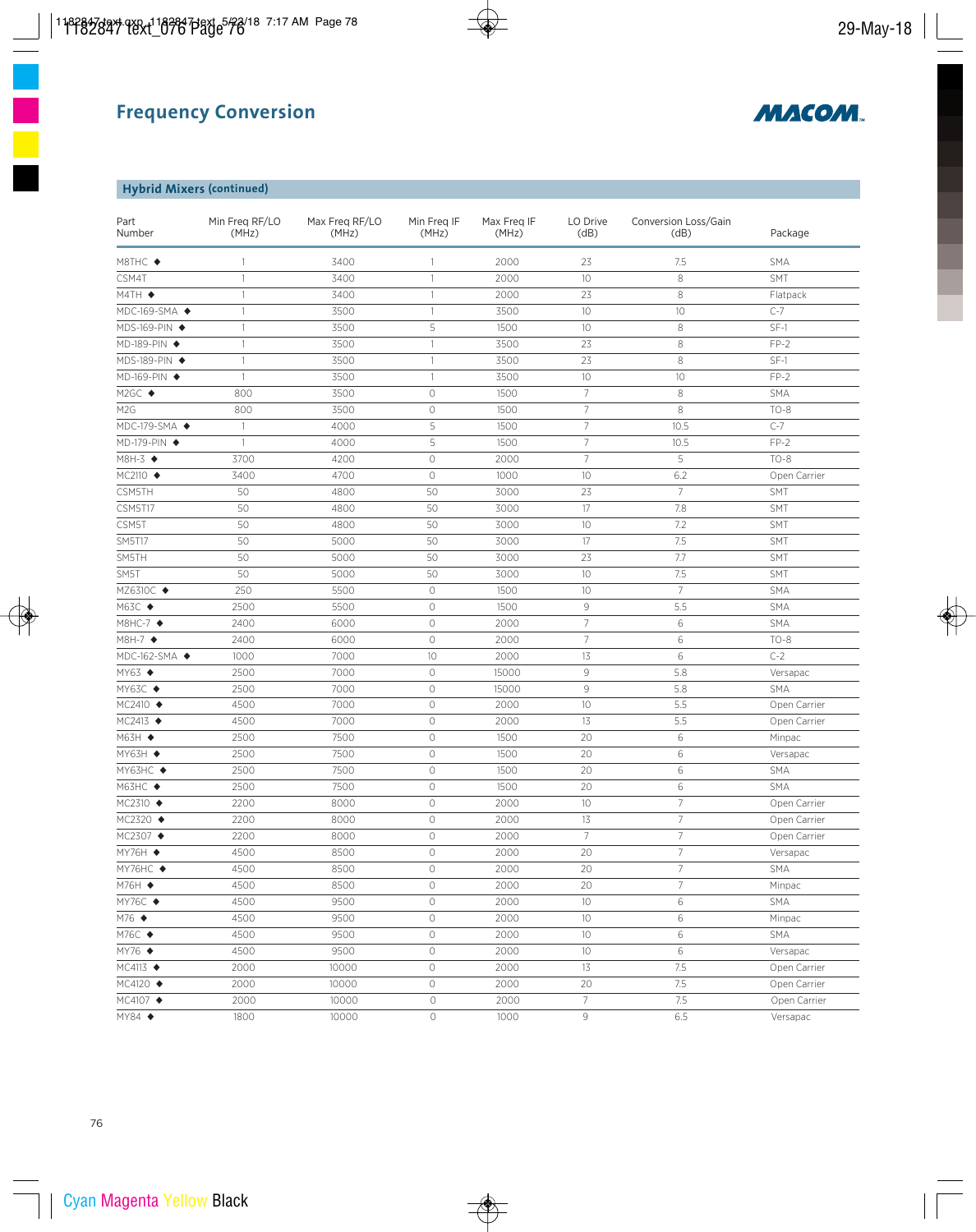

#### **Hybrid Mixers (continued)**

| Part<br>Number           | Min Freg RF/LO<br>(MHz) | Max Freg RF/LO<br>(MHz) | Min Freq IF<br>(MHz) | Max Freg IF<br>(MHz) | LO Drive<br>(dB) | Conversion Loss/Gain<br>(dB) | Package      |
|--------------------------|-------------------------|-------------------------|----------------------|----------------------|------------------|------------------------------|--------------|
| MY84C ◆                  | 1800                    | 10000                   | 0                    | 1000                 | 9                | 6.5                          | <b>SMA</b>   |
| $MY77$ $\blacklozenge$   | 8000                    | 12500                   | $\circ$              | 2500                 | 10               | 5.5                          | Versapac     |
| M77C ◆                   | 8000                    | 12500                   | $\circ$              | 2500                 | 10               | 5.5                          | SMA          |
| MY77C ◆                  | 8000                    | 12500                   | $\circ$              | 2500                 | 10               | 5.5                          | <b>SMA</b>   |
| $M14A$ $\blacklozenge$   | 6000                    | 14000                   | $\circlearrowright$  | 2000                 | $\overline{7}$   | 6.5                          | <b>SMA</b>   |
| $MC2710$ $\blacklozenge$ | 10000                   | 15000                   | $\circ$              | 2000                 | 10               | 6                            | Open Carrier |
| MC2707 ◆                 | 10000                   | 15000                   | $\circ$              | 2000                 | $\overline{7}$   | $\overline{7}$               | Open Carrier |
| M67C ◆                   | 9000                    | 15000                   | $\circ$              | 2500                 | 10               | 6.5                          | <b>SMA</b>   |
| MC2720 ◆                 | 10000                   | 15000                   | $\circ$              | 2000                 | 20               | 6                            | Open Carrier |
| MC3013 ◆                 | 20000                   | 16000                   | 1000                 | 8000                 | 13               | 8                            | Open Carrier |
| MY85C ◆                  | 2000                    | 18000                   | $\circlearrowright$  | 1000                 | $\overline{7}$   | 8                            | <b>SMA</b>   |
| MZ7407C ◆                | 6000                    | 18000                   | $\circ$              | 3000                 | $\overline{7}$   | 6.5                          | SMA          |
| M88H ◆                   | 2000                    | 18000                   | 2000                 | 8000                 | 21               | 8                            | Minpac       |
| MZ8810C ◆                | 2000                    | 18000                   | 1000                 | 8000                 | 10 <sup>°</sup>  | 7.5                          | <b>SMA</b>   |
| M85 ◆                    | 2000                    | 18000                   | $\circ$              | 1000                 | $\overline{7}$   | 8                            | Minpac       |
| MZ8813 ◆                 | 2000                    | 18000                   | 1000                 | 8000                 | 13               | $\overline{7}$               | Versapac     |
| MY83H ◆                  | $\overline{2}$          | 18000                   | 30                   | 5000                 | 20               | 8.5                          | Versapac     |
| MZ7407 ◆                 | 6000                    | 18000                   | $\circlearrowright$  | 3000                 | $\overline{7}$   | 6.5                          | Versapac     |
| M83                      | 1000                    | 18000                   | 30                   | 5000                 | 13               | 7.5                          | Minpac       |
| $M74$ $\blacklozenge$    | 7000                    | 18000                   | $\circ$              | 3000                 | 10               | 6.5                          | Minpac       |
| MY88HC ◆                 | 1000                    | 18000                   | 1000                 | 8000                 | 21               | 8                            | <b>SMA</b>   |
| M93C ◆                   | 2000                    | 18000                   | 30                   | 4000                 | 10               | 8                            | <b>SMA</b>   |
| MZ7410 ◆                 | 6000                    | 18000                   | $\circ$              | 3000                 | 10               | 6.5                          | Versapac     |
| MY88C ◆                  | 2000                    | 18000                   | 1000                 | 8000                 | 13               | 8                            | SMA          |
| M83C ◆                   | 1000                    | 18000                   | 30                   | 5000                 | 13               | 7.5                          | <b>SMA</b>   |
| M89C ◆                   | 1000                    | 18000                   | 1000                 | 8000                 | 10               | 8                            | <b>SMA</b>   |
| M79HC $\blacklozenge$    | 5000                    | 18000                   | $\circ$              | 3000                 | 20               | 7.5                          | <b>SMA</b>   |
| M79H ◆                   | 5000                    | 18000                   | $\circ$              | 3000                 | 20               | 7.5                          | Minpac       |
| MY93C ◆                  | 2000                    | 18000                   | 30                   | 4000                 | 10               | $\,8\,$                      | <b>SMA</b>   |
| $MY93$ $\blacklozenge$   | 2000                    | 18000                   | 30                   | 4000                 | 10               | 8                            | Versapac     |
| $MY89$ $\blacklozenge$   | 2000                    | 18000                   | 2000                 | 8000                 | 10               | 8                            | Versapac     |
| M85C ◆                   | 2000                    | 18000                   | $\circ$              | 1000                 | $\overline{7}$   | 8                            | <b>SMA</b>   |
| M88HC ◆                  | 2000                    | 18000                   | 2000                 | 8000                 | 21               | 8                            | <b>SMA</b>   |
| <b>MY88</b>              | 2000                    | 18000                   | 1000                 | 8000                 | 13               | $\,8\,$                      | Versapac     |
| MY89C ◆                  | 2000                    | 18000                   | 2000                 | 8000                 | 10               | 8                            | <b>SMA</b>   |
| MZ9310 ◆                 | 2000                    | 18000                   | 30                   | 5000                 | 10               | 7.5                          | Versapac     |
| MZ7420C ◆                | 6000                    | 18000                   | 0                    | 3000                 | 20               | 7.5                          | SMA          |
| M79C ◆                   | 5000                    | 18000                   | $\circ$              | 3000                 | 10               | $\overline{7}$               | SMA          |
| MZ7410C ◆                | 6000                    | 18000                   | $\circ$              | 3000                 | 10               | 6.5                          | SMA          |
| M88C ◆                   | 2000                    | 18000                   | 1000                 | 8000                 | 13               | 8                            | <b>SMA</b>   |
| MY83HC ◆                 | $\overline{2}$          | 18000                   | 30                   | 5000                 | 20               | 8.5                          | SMA          |
| M86C ◆                   | 3500                    | 18000                   | $\circ$              | 3000                 | $\overline{7}$   | $\overline{7}$               | SMA          |
| $MY82$ $\blacklozenge$   | 2000                    | 18000                   | 30                   | 5000                 | 13               | 7.5                          | Versapac     |
| M80C ◆                   | 4000                    | 18000                   | $\circ$              | 3000                 | $\overline{7}$   | 6.5                          | SMA          |
| MZ9310 ◆                 | 2000                    | 18000                   | 30                   | 5000                 | 10               | 7.5                          | <b>SMA</b>   |
| MY82C ◆                  | 2000                    | 18000                   | 30                   | 5000                 | $13\,$           | 7.5                          | SMA          |
|                          |                         |                         |                      |                      |                  |                              |              |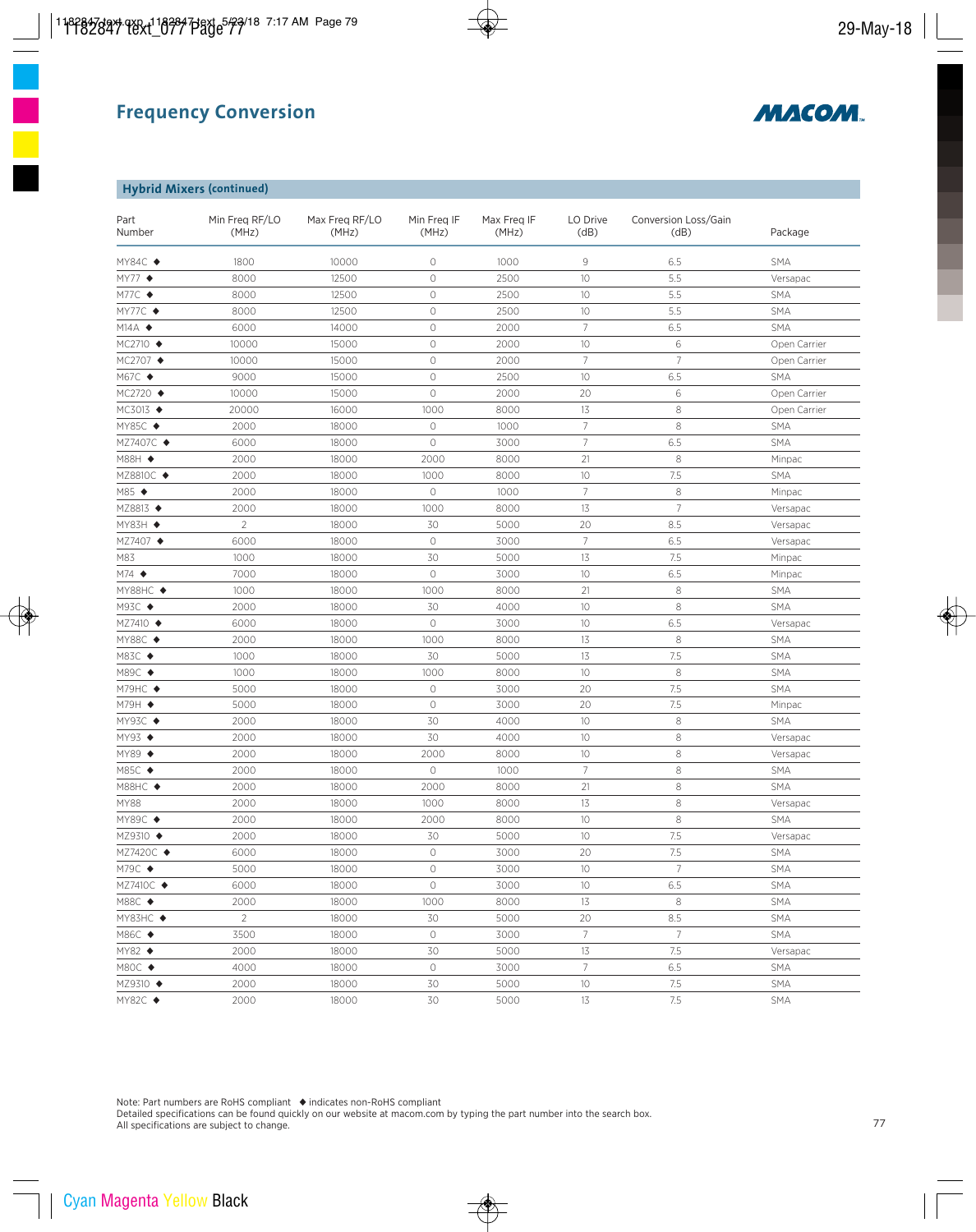

## **Hybrid Mixers (continued)**

| Part<br>Number          | Min Freg RF/LO<br>(MHz) | Max Freq RF/LO<br>(MHz) | Min Freg IF<br>(MHz) | Max Freq IF<br>(MHz) | LO Drive<br>(dB) | Conversion Loss/Gain<br>(dB) | Package      |
|-------------------------|-------------------------|-------------------------|----------------------|----------------------|------------------|------------------------------|--------------|
| $M74C$ $\triangleleft$  | 7000                    | 18000                   | $\circ$              | 3000                 | 10 <sup>°</sup>  | 6.5                          | <b>SMA</b>   |
| MY85 ◆                  | 2000                    | 18000                   | $\Omega$             | 1000                 | $\overline{7}$   | 8                            | Versapac     |
| $M50A$ $\blacklozenge$  | 2000                    | 18000                   | 2000                 | 18000                | 10 <sup>°</sup>  | 8                            | Minpac       |
| MZ7420 ◆                | 6000                    | 18000                   | $\Omega$             | 3000                 | 20               | 7.5                          | Versapac     |
| MZ9313 ◆                | 2000                    | 18000                   | 30                   | 5000                 | 13               | $\overline{7}$               | Versapac     |
| MZ9313C ◆               | 2000                    | 18000                   | 30                   | 5000                 | 13               | $\overline{7}$               | <b>SMA</b>   |
| M87C ◆                  | 500                     | 19000                   | 30                   | 5000                 | 13               | 9                            | <b>SMA</b>   |
| MY87 ♦                  | 500                     | 19000                   | 30                   | 5000                 | 13               | 10.5                         | Versapac     |
| MY87C ◆                 | 500                     | 19000                   | 30                   | 5000                 | 13               | 10.5                         | <b>SMA</b>   |
| MC4507 ♦                | 4000                    | 20000                   | $\circ$              | 4000                 | $\overline{7}$   | 7.5                          | Open Carrier |
| MC4513 ◆                | 4000                    | 20000                   | $\circ$              | 4000                 | 13               | 7.5                          | Open Carrier |
| MC4510 ◆                | 4000                    | 20000                   | $\Omega$             | 4000                 | 10 <sup>°</sup>  | 7.5                          | Open Carrier |
| $MY52$ $\blacklozenge$  | 2000                    | 24000                   | 100                  | 5000                 | 10 <sup>°</sup>  | 8                            | Versapac     |
| MY51 ◆                  | 2000                    | 24000                   | 1000                 | 15000                | 10               | 8                            | Versapac     |
| MY51C ◆                 | 2000                    | 24000                   | 1000                 | 15000                | 10 <sup>°</sup>  | 8                            | <b>SMA</b>   |
| MY52C $\triangleleft$   | 2000                    | 24000                   | 100                  | 5000                 | 10 <sup>°</sup>  | 8                            | <b>SMA</b>   |
| $M52C$ $\blacklozenge$  | 2000                    | 24000                   | 100                  | 5000                 | 10               | 8                            | <b>SMA</b>   |
| $M51C \rightarrow$      | 2000                    | 24000                   | 1000                 | 15000                | 10 <sup>°</sup>  | 8                            | <b>SMA</b>   |
| MY50AC ◆                | 2000                    | 26000                   | 1000                 | 12000                | 10 <sup>°</sup>  | 8                            | <b>SMA</b>   |
| $MY50 \rightarrow$      | 2000                    | 26000                   | 1000                 | 15000                | 10 <sup>°</sup>  | 8                            | Versapac     |
| MZ5010C ◆               | 2000                    | 26000                   | $\mathbf{1}$         | 15000                | 10               | 8.5                          | <b>SMA</b>   |
| $MY50A$ $\blacklozenge$ | 2000                    | 26000                   | 1000                 | 12000                | 10 <sup>°</sup>  | 8                            | Versapac     |
| M53C ◆                  | 2000                    | 26000                   | 100                  | 6000                 | 10 <sup>°</sup>  | 8                            | <b>SMA</b>   |
| $M50C$ $\blacklozenge$  | 2000                    | 26000                   | 1000                 | 15000                | 10 <sup>°</sup>  | 8                            | <b>SMA</b>   |
| MZ5010 ◆                | 2000                    | 26000                   | $\mathbf{1}$         | 15000                | 10 <sup>°</sup>  | 8.5                          | Versapac     |
| MY50C ◆                 | 2000                    | 26000                   | 1000                 | 15000                | 10 <sup>°</sup>  | 8                            | <b>SMA</b>   |

### **Receivers /Down Converters**

| Part<br>Number   | Min Frea<br>(MHz) | Max Freg<br>(MHz) | Conversion<br>Gain (dB) | Noise Figure<br>(dBm) | Image Rejection<br>(dBm) | LO Input Power<br>(dBm)  | Package     |
|------------------|-------------------|-------------------|-------------------------|-----------------------|--------------------------|--------------------------|-------------|
| XR1011-BD        | 4500              | 10500             | 14                      | $1.6\,$               | 20                       | 5                        | Die         |
| XR1004-BD        | 35000             | 45000             | 9                       | 3.5                   | 18                       | $\overline{2}$           | <b>Die</b>  |
| <b>XR1011-QH</b> | 45000             | 10500             | 13                      | 1.8                   | 20                       | 5                        | 4 mm QFN-24 |
| XR1015-QH        | 10000             | 16000             | 12                      | 2.5                   | 20                       | 5                        | 4 mm QFN-24 |
| XR1019-QH        | 27500             | 33400             | 13                      | 2.5                   | 20                       | $\overline{4}$           | 4 mm QFN-24 |
| XR1020           | 32000             | 36000             | 14                      | 3                     | 20                       | $\overline{4}$           | 4 mm QFN-24 |
| XR1008-QB        | 37000             | 40000             | 9                       | 3.5                   | 18                       | $\overline{\phantom{a}}$ | 7 mm SMT    |
| MADC-011010      | 37400             | 40000             | 13                      | 3.8                   | 25                       | $\overline{4}$           | 4 mm QFN-24 |
| MADC-010736      | 40500             | 43500             | 12                      | 3.5                   | 20                       | ∍                        | 6 mm SMD-13 |

### **Transceivers**

| Part<br>Number     | Description        | Op Freg<br>(GHz) | <b>Output Power</b><br>(mW) | Op Current<br>(mA) | IF Bandwidth             | Package            |
|--------------------|--------------------|------------------|-----------------------------|--------------------|--------------------------|--------------------|
| MACS-007801-0M1R10 | Mono Transceiver   | 24.125 +/-25 MHz | 8                           | 175                | 10 Hz to 1 kHz           | Die Cast Waveguide |
| MACS-007802-0M1R10 | Stereo Transceiver | 24.125 +/-25 MHz |                             | 175                | 10 Hz to 1 kHz           | Die Cast Waveguide |
| MACS-007801-0M1RM0 | Mono Transceiver   | 24.125 +/-25 MHz |                             | 90                 | 10 Hz to 1 kHz           | Die Cast Waveguide |
| MACS-007802-0M1RS0 | Stereo Transceiver | 24.125 +/-25 MHz |                             | 90                 | 10 Hz to 1 kHz           | Die Cast Waveguide |
| MACS-007800-0M1R00 | Local Oscillator   | 24.150 +/-25 MHz |                             | 90                 | $\overline{\phantom{0}}$ | Die Cast Waveguide |